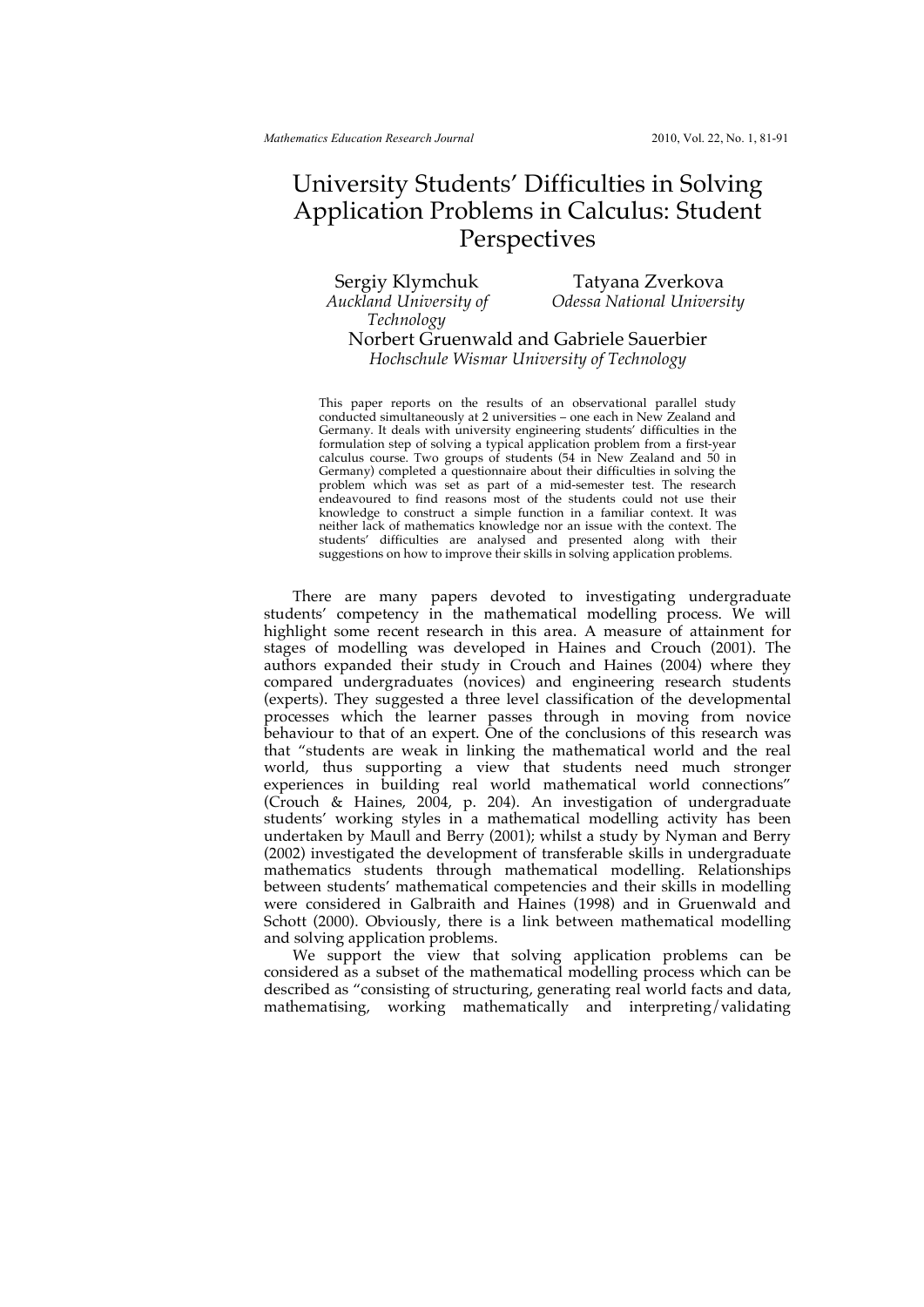(perhaps several times round the loop)" (Niss, Blum, & Galbraith, 2007, pp.  $(9-10)$ .

Our perception of application problems again is similar to that expressed by Niss, Blum, and Galbraith (2007):

Standard applications: Typified by problems like finding the largest cylindrical parcel that can be shipped according to certain postal requirements, standard applications are characterised by the fact that the appropriate model is immediately at hand. Such problems can be solved without further regard to the nature of the given real world context. In our example, this context can be stripped away easily to expose a purely mathematical question about maximizing volumes of cylinders under prescribed constraints. So, the translation processes involved in solving standard applications are straightforward, that is, again, only a limited subset of the modelling cycle is needed (p. 12).

Craig (2002) described a number of classifications of word (application) problems. Most common classes are algorithmic and interpretive. Galbraith and Haines (2000) used a similar approach in their study with undergraduate students dividing the problems into mechanical, interpretive and constructive. Another common classification is the division of problems into ill-structured (real-life) and well-structured (school word problems). In our study we use the framework of Galbraith and Haines (2000) and examine the students' difficulties with the constructive type of problem which requires the carrying out of some calculations and drawing a conclusion from some given information and existing knowledge of mathematics.

Common application problems from a typical first-year university calculus course are normally mathematised to a large extent, so there is no need to collect or analyse the data, make assumptions, and so on. Still, in many application problems, students have to go through the formulation step of the mathematical modelling process that often requires choosing/constructing a formula or setting up a function for further investigation. Normally the information given in an application problem includes some numbers, expressions, and stories. This is the stage where many students have difficulties in translating the word problem into the mathematical formula and then deciding which mathematics they should use. As Clement, Lochhead and Monk (1981) pointed out "rather than being an immediate aid in learning mathematics, the process of 'translation' between a practical situation and mathematical notation presents the student with a fresh difficulty that must be overcome if the application (or the mathematics) is to make any sense to the student in the long run" (p. 287). Talking about the nature of that "translation" they continue:

What makes teaching (and learning) of these translation skills so difficult is that behind them there are many unarticulated mental processes that guide one in construction of a new equation on paper. These processes are not identical with the symbols; in fact, the symbols themselves, as they appear on the blackboard or in the book, communicate to the student very little about the processes used to produce them. There seems to be no way to explain such translation processes to students quickly. (p. 289)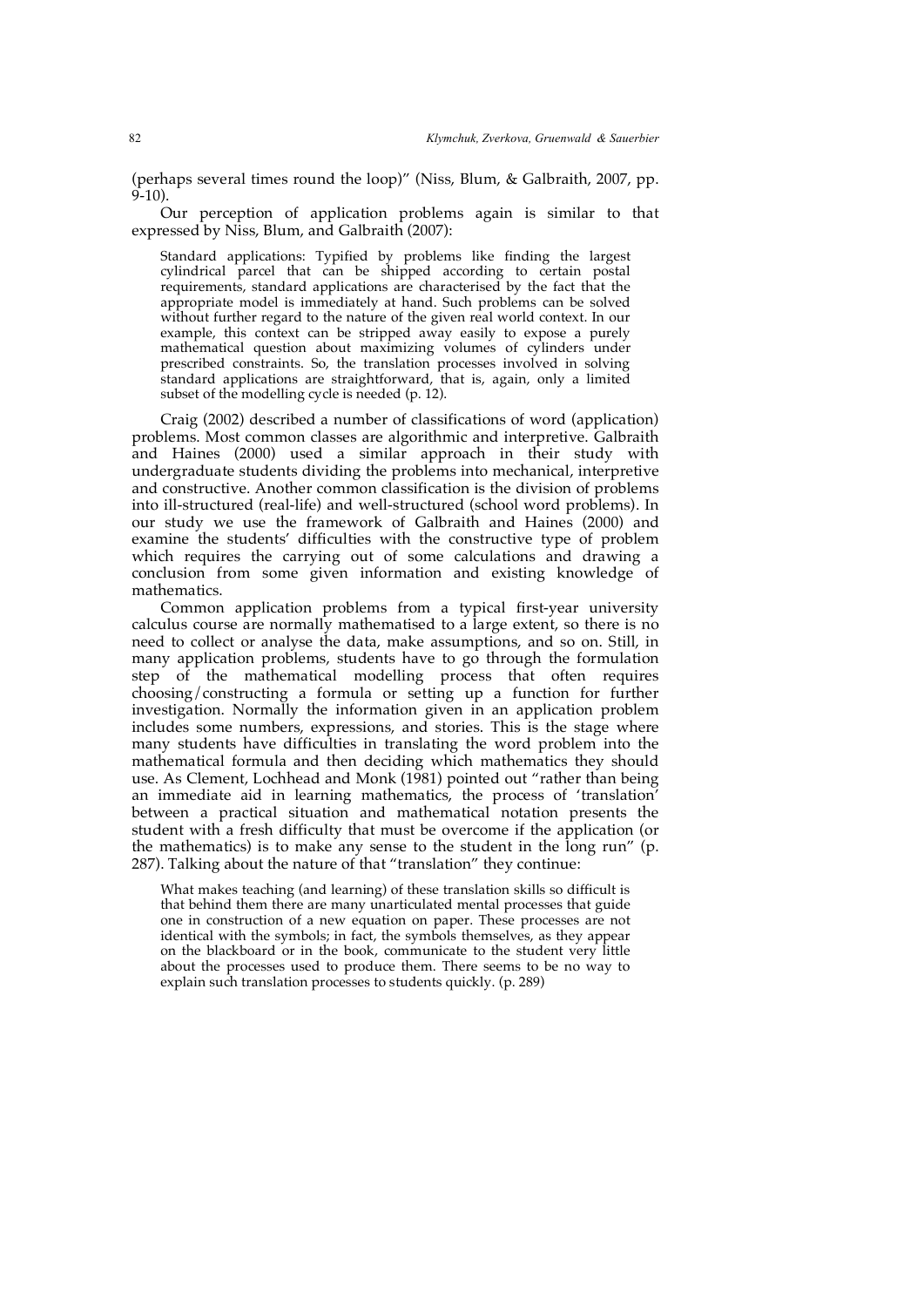In this paper we report university students' difficulties in solving a common application problem from a typical first-year calculus course. We agree with Galbraith, Stillman, Brown, and Edwards (2007) that for such students

problems need to be such that the mathematics required for solution is within the range of known and practical knowledge and techniques. It may not be clear however, just which mathematics is appropriate for the job at hand: such decisions are part of the requirements of the modelling process. (p. 131)

Further, we attempt to categorize these students' difficulties in order to try to answer the research question: Why is it most of the participating students could not use their knowledge to construct a simple function in an application problem in a very familiar context? Many researchers and practitioners in different ways ask a similar question (e.g., Crouch & Haines, 2004):

Why is it that students of engineering science, technology and allied subjects find it difficult to move freely between the real world and the mathematical world, when by their own choice of applied discipline one might have expected strong engagement in modelling or pseudo-modelling tasks? (p. 199)

In their review of the current situation regarding applications and mathematical modelling in education worldwide, Niss, Blum, and Galbraith (2007) identified ten issues that require ongoing research and development. This paper relates to issues 7 and 8 from that list: "teaching/learning practice of applications and modelling; implementation of applications and modelling in practice" (pp. 22-23).

In another review by Stillman, Brown and Galbraith (2008) that focused on the Australasian community, the authors specified eight research questions that related to the most concentrated areas of Australasian research activity. The research question of this paper relates to question 5 from that list: "In what way do mathematical, technological, and modelling knowledge and competencies interact in the solution of contextualized problems" (p. 159)?

#### The Study

We, the lecturers from a New Zealand university and a German university, were surprised with some results from a routine mid-semester test given to our engineering students ( $n = 92$  in the New Zealand university and  $n = 109$ in the German university). Although many students performed well in the procedural test questions that required mathematical techniques and manipulations, the vast majority of the students failed to solve the application problem below:

*Trucking Cost Problem.* The cost of running a heavy truck at a

constant velocity of  $v \text{ km/h}$  is estimated to be  $4 + \frac{v^2}{200}$  dollars per hour. Show that to minimize the total cost of a journey of 100 km in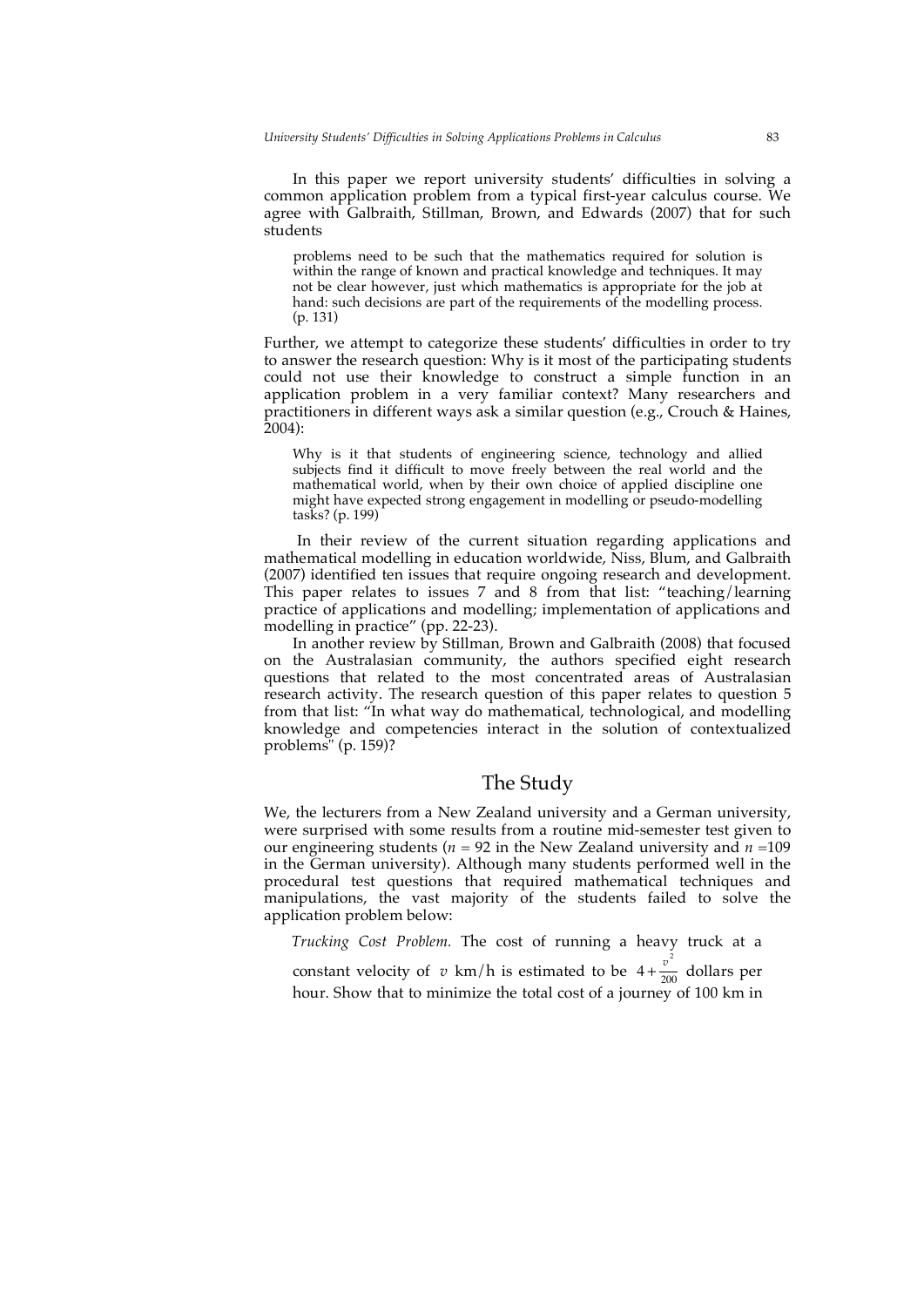the truck at constant velocity the truck should run approximately 28 km/h.

The above is the English version and the students from the German university received it in the German language. From our point of view as their lecturers the students had sufficient knowledge, skills, common sense and practice to solve the problem easily. The vast majority of them studied calculus at school where similar problems would have been common. In our tutorials and lectures about a quarter of the suggested problems were application problems. However, the result was very surprising: within about 6 minutes (an average time a student had for the *Trucking Cost Problem* on the test) only 4 out of 92 students in the New Zealand university and 6 out of 105 students from the German university were able to set up the total cost function correctly recognising that:

TOTAL COST = COST PER HOUR  $\times$  TIME IN HOURS

that is

$$
TOTAL COST, F(v) = (4 + \frac{v^2}{200}) \times \frac{100}{v}.
$$

As usual we gave our students the model answers to the test questions and discussed them in a class in the following week. Before discussing the solution to the *Trucking Cost Problem* we asked the students the following question: *If someone works at the rate of 10 dollars per hour for 6 hours, what is his/her total earnings?* All students gave the correct answer immediately: 10 dollars per hour  $\times$  6 hours = 60 dollars. Then we asked them the next question: *If someone works at the rate of R dollars per hour for T hours, what is his/her total earnings?* Again all the students replied:  $R \times T$ , that is, they used the formula:

#### TOTAL EARNINGS = RATE PER HOUR  $\times$  TIME IN HOURS.

This formula for Total Earnings and the formula for Total Cost in the *Trucking Cost Problem* have the same nature and structure. The students had done numerous basic algebra problems in the past at school and university when they used quantities expressed as letters rather than numbers. They had also done applications problems in calculus at school and in our tutorials. The context of the problem did not require any special knowledge – just common sense. The students knew the formula relating the distance, constant velocity and time. The vast majority of the students were well motivated and hard working and they definitely tried to perform well on the test. The students were majoring in engineering! Yet, the vast majority of them failed to set up the function in the *Trucking Cost Problem* correctly. Why?

## *Questionnaire*

To investigate the possible reasons for their difficulties with the *Trucking Cost Problem* we gave our students the following short questionnaire after the discussion of this problem in class in the week following the test:

*Question 1.* What difficulties did you have while trying to set up the total cost function in the *Trucking Cost Problem*?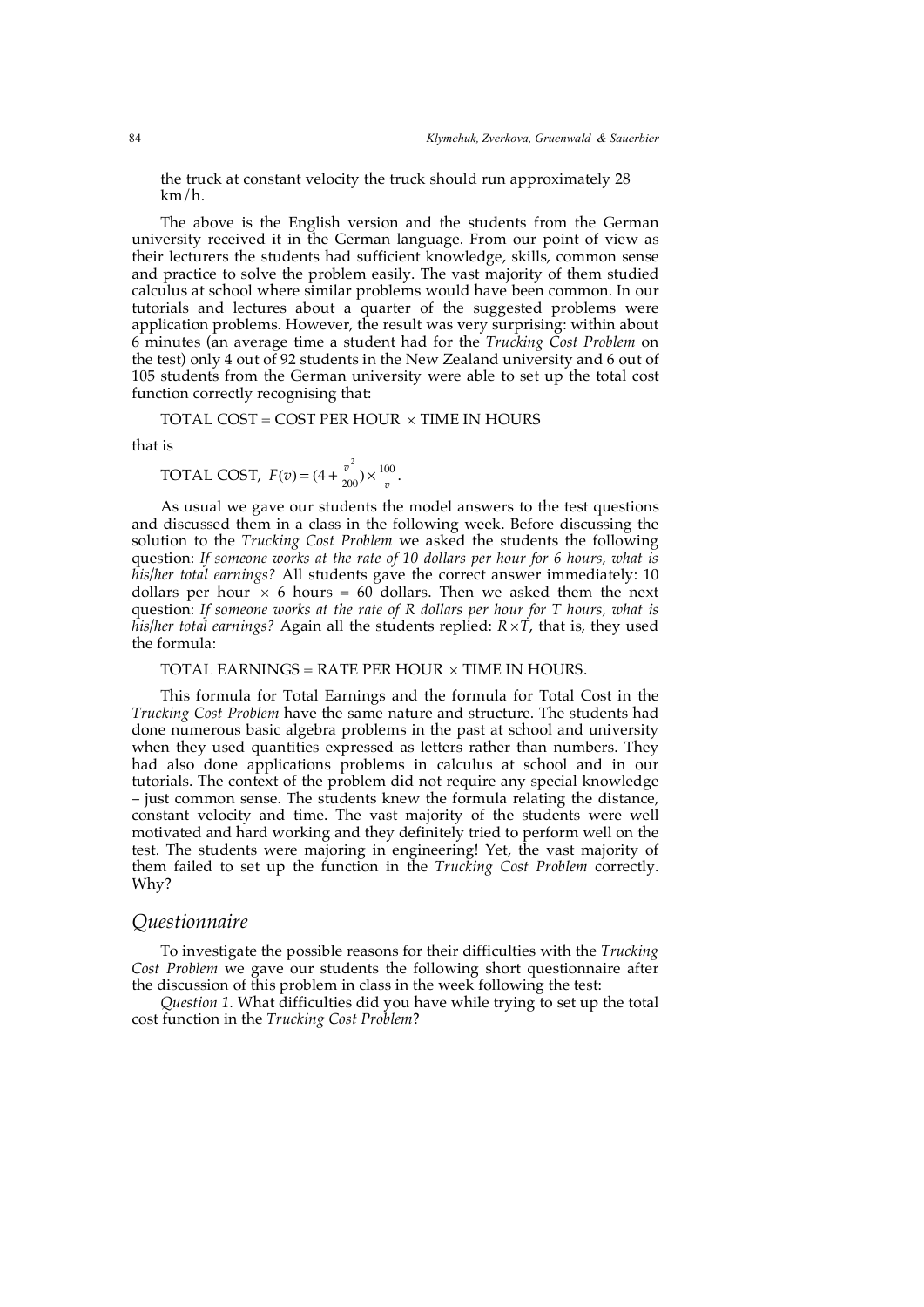*Question 2.* What can be done to improve your skills in doing this step of an application problem?

Answering the (anonymous) questionnaire was voluntary so it was selfselected sampling. We received 104 responses, 54 from the New Zealand group and 50 from the German group, so the response rate was 57% in the New Zealand group and 48% in the German group. After the questionnaires were completed the lecturers conducted informal interviews with selected students in order to give deeper meaning to the written comments.

#### Results

#### *Student Difficulties in Formulating Total Cost Function*

The main student difficulties while trying to set up the total cost function in the *Trucking Cost Problem* fell into the following two categories:

- 1. Difficulties related to understanding of the problem (language, use of the given information, identifying the variables); and
- 2. Difficulties related to the identification and usage of the formula.

*Difficulties related to understanding of the problem.* Forty eight per cent of the New Zealand group who completed the questionnaire and 36% of the German group responded that they had these difficulties. Some typical comments were as follows:

"The wording was ambiguous."

- "I did not understand the question."
- "It was confusing."
- "Hard to understand."
- "I thought it was too complicated."
- "I had trouble deciding how to use the information."

"I did not know how to convert the real life problem into one to solve mathematically."

"I was confused because the result was given."

In the subsequent informal interviews with the selected students it was revealed that the last comment was quite common. The fact that the answer was given hindered many students in their attempt to identify the unknown variable. The students were used to a different way of formulation of the question in min-max problems. They reported that it would be easier for them if the question had been formulated like this: "Find the velocity that minimizes the total cost of a journey of 100 km" instead of "Show that to minimize the total cost of a journey of 100 km in the truck at constant velocity the truck should run approximately 28 km/h". Although they had met mathematics questions like "Show that" before, it was less common for them to see this wording in application problems. The observed sensitivity to the wording of the question in the problem is consistent with anecdotal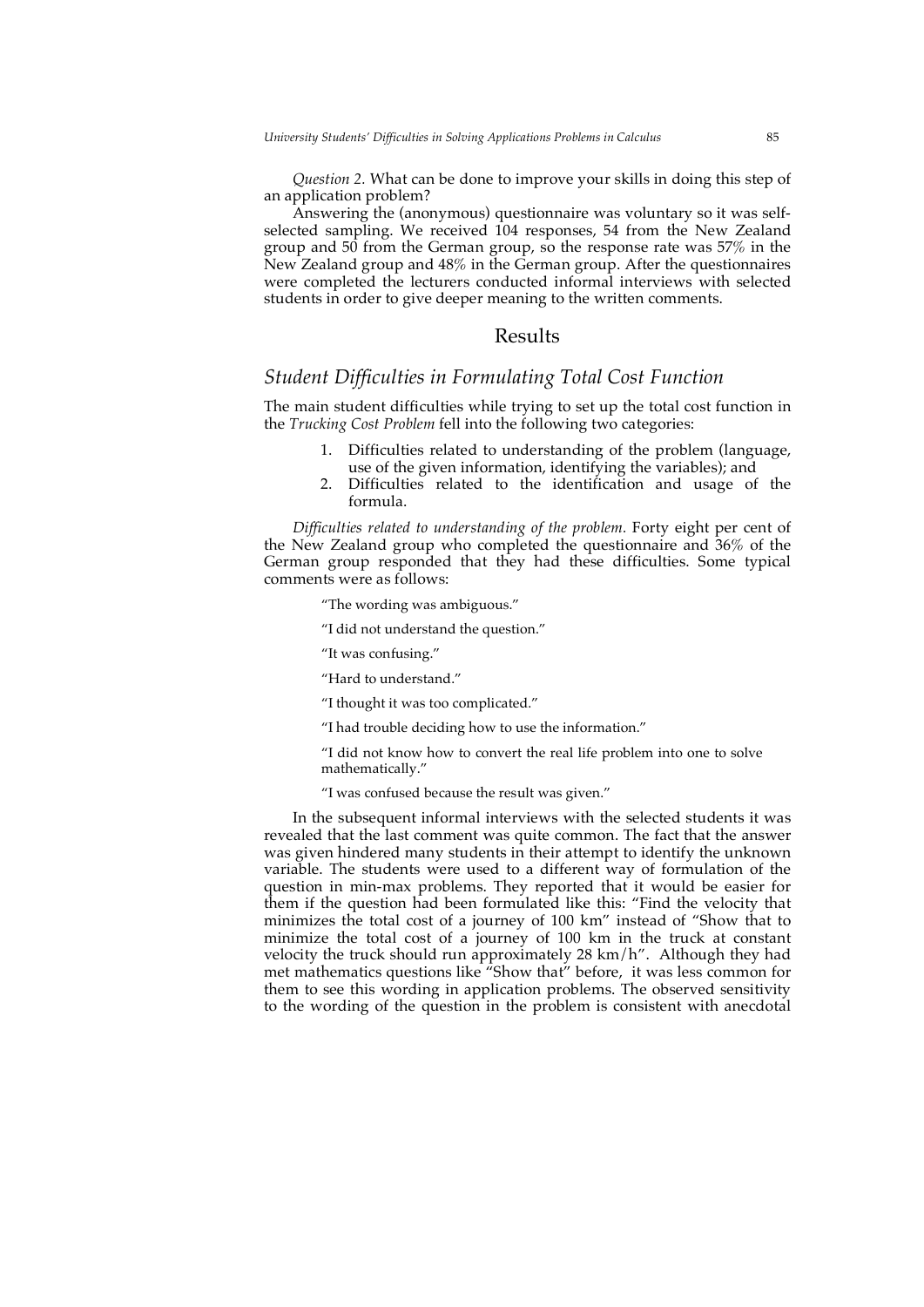reports about achievement in final school examinations. In New Zealand every three years there is a notable drop followed by a two year increase in the students' performance at the final school year mathematics examination. It was reported by a chief school mathematics examiner that the reason for the regular drops was the change of a chief school examiner every three years. New chief examiners used their own language style in setting up examination questions which was different from the wording used by their predecessor.

The above difficulties are also consistent with the findings from a research study with upper secondary school students (Years 11 and 12) in Australia by Stillman (2004):

By far the most frequently reported conditions impeding task access were: language problems related to technical language used in the context, comprehension difficulties, and the unusual wording of tasks. A factor contributing to the high incidence of this condition was the deliberate use of longer verbal tasks in the study than the students were used to in the classroom. Other major conditions (incidence rate  $\geq$  10) impeding task accessibility were cuing words (of either a mathematical or contextual nature) not being salient (a language-related condition); all the representational conditions, namely, inability to mathematise the context, difficulties with the integration of given or derived contextual information, and difficulties extracting mathematical information from the task context; difficulties recalling a concept, formula, procedure or relevant prior knowledge of the task context (a memory-related condition); and the organisational condition involving difficulties formulating a plan of attack. (p. 53)

*Difficulties related to the identification and usage of the formula*. Thirty five percent of the New Zealand group and 42% in the German group reported having these difficulties when formulating the *Trucking Cost Problem*. Some typical comments were as follows:

"Couldn't figure out time as  $\frac{100}{v}$ ."

"I had trouble with the units, because in the given formula I only knew the unit of *v.*"

"Could not see the connection between costs per hour and time."

"Did not know where to use  $(4 + \frac{v^2}{200})$ ."

These students apparently understood the problem but could not use their existing mathematical knowledge of familiar formulae to set up the required function correctly.

The above two sorts of difficulties are in agreement with the classification from the study by Anaya, Cavallaro, and Domingiez (2007) on novice engineering students' difficulties in mental processes doing a more general modelling task. These researchers found that the students in their study displayed

> Difficulties related to the relational understanding of the situation to be modelled, including difficulties in the identification of variables and unknowns.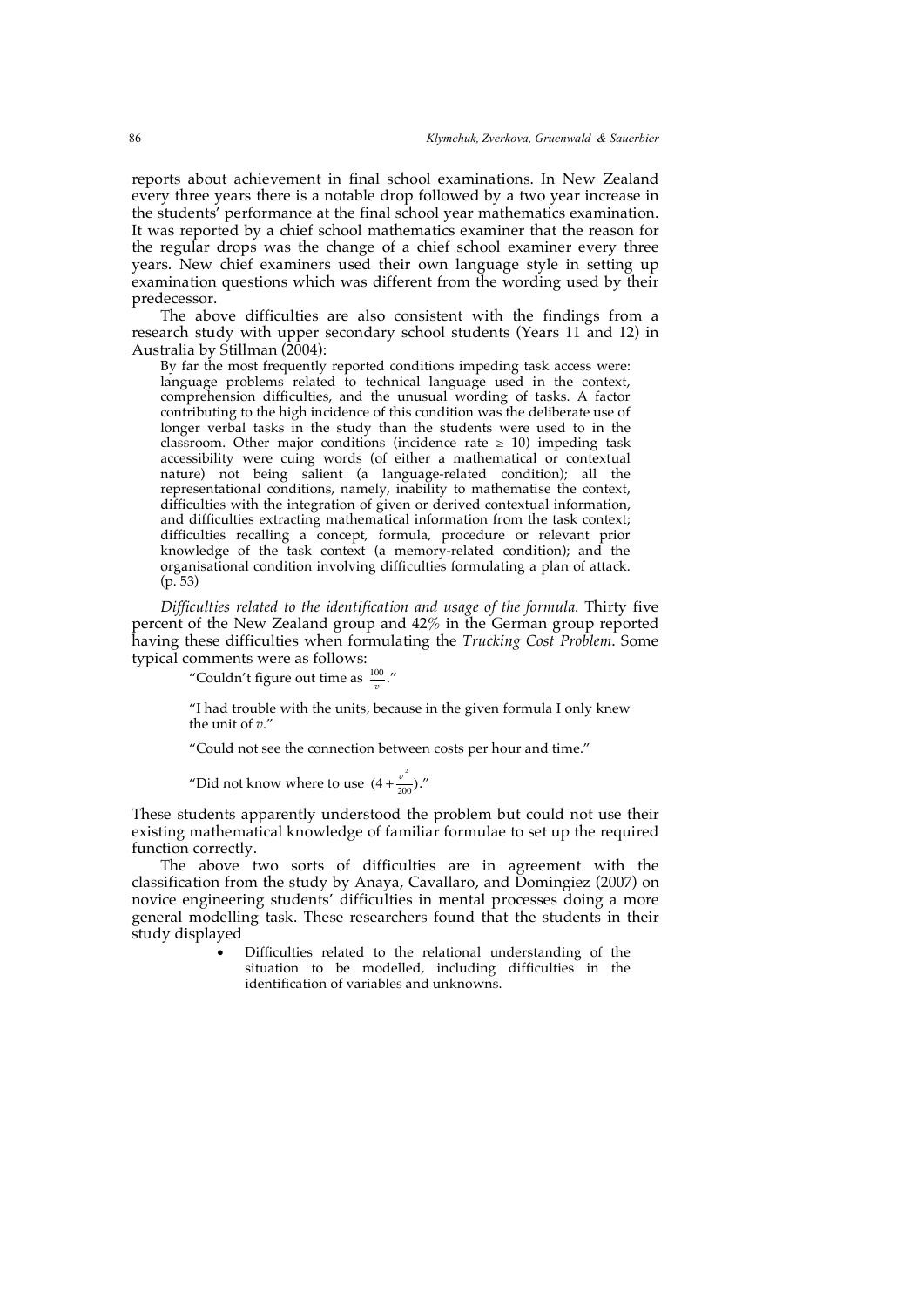- Difficulties related to creativity in establishing associations and relationships between pieces of knowledge that eventually might not have been related up to that moment.
- Difficulties related to the choice of the available knowledge and the use of the given information. (p. 428)

### *Student Perceptions of How to Improve their Skills in Formulation*

In responding to the question about what could be done to improve their skills in carrying out the formulation step of an application problem, the vast majority of the students (87% in the New Zealand group and 78% in the German group) thought that they needed more practice in solving application problems similar to the *Trucking Cost Problem* in class to improve their problem solving skills. Some of them asked to be taught detailed steps in solving such application problems and to be given more "demonstration". Only a small number of the students (6% in the New Zealand group and none in the German group) suggested making the wording of a problem easier to understand despite the fact that almost half of the students in the New Zealand group stated that they did not understand the problem.

#### Discussion and Conclusions

The two major student difficulties reported in this study dealt with understanding of the wording of the question in the problem and with using their existing knowledge of familiar formulae for setting up the required function in a familiar context. Both those difficulties are typical characteristics of novices that were observed in a number of studies (e.g,. Anaya et al., 2007; Crouch & Haines, 2004; Galbraith & Haines, 2000). According to Crouch and Haines (2004):

Many students' difficulties may be due to their being comparatively new to mathematical modelling. Such novices, in a variety of fields, tend to perform poorly compared to experts, as may be expected. This seems to be due to novices possessing a much smaller and more poorly structured knowledge base, making it difficult for them to know which information is relevant, what type of problem they are dealing with and to know which techniques and procedures to apply, while experts generally have the experience and knowledge to do this successfully. (p. 199)

Quite surprising for us was the observed sensitivity of many students to the wording of the question where they were asked to show that the required velocity was equal to the given value instead of finding the required velocity.

The vast majority of the students who participated in the study thought that they needed more practice to improve their skills in solving application problems. This is consistent with another study (Klymchuk  $\&$  Zverkova, 2001) with more than 500 university students from 9 countries where the students also indicated that they felt it difficult to move from the real world to the mathematical world because of lack of practice in application tasks.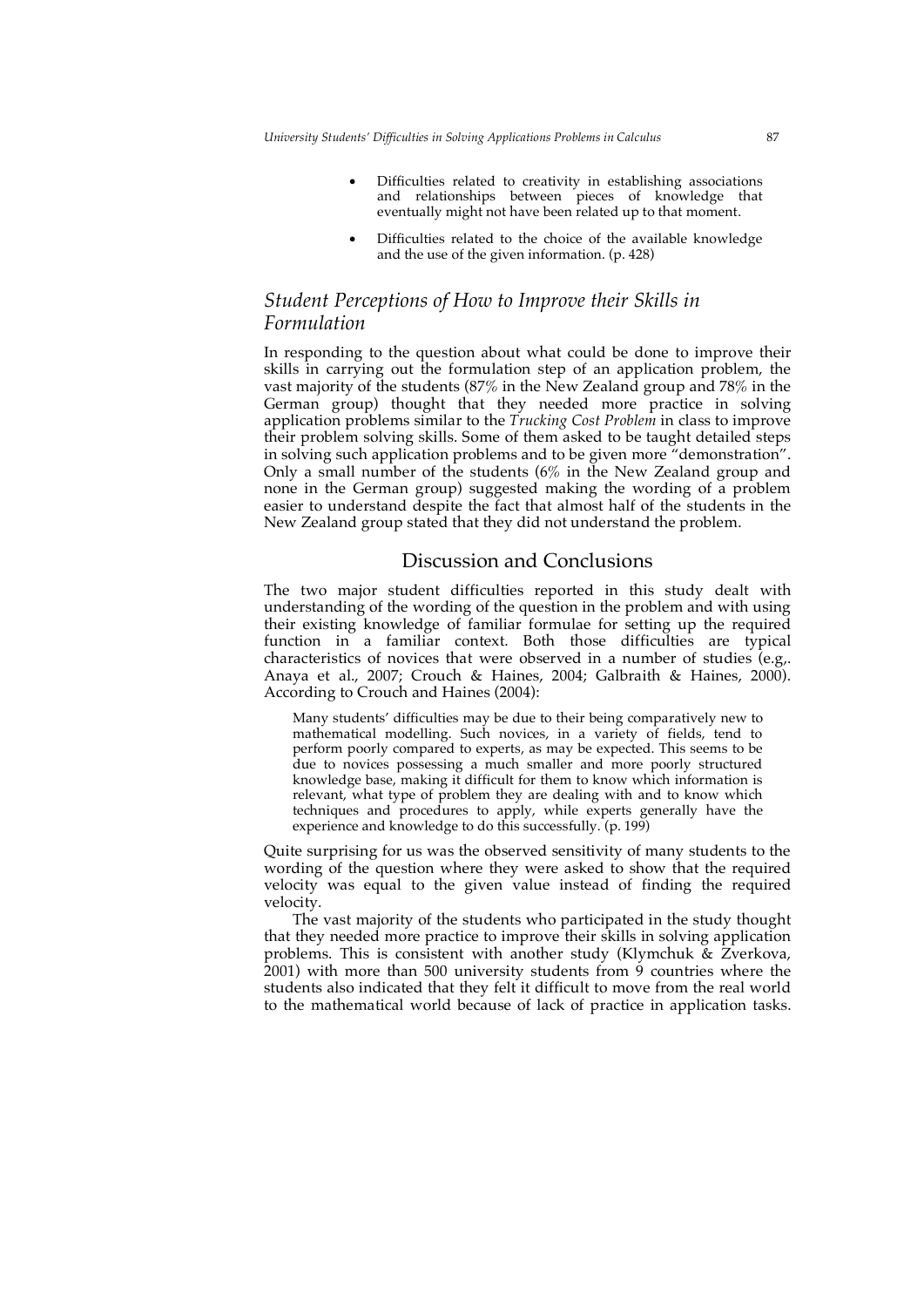Practice is certainly one of the ways that helps students to progress from novices to experts. We can increase time spent on application problems and show their importance by including more such problems in the assessment. At the moment in our (authors') calculus courses about 25% of all test and assignment questions are application problems. This can be increased to 50%. It might encourage students to practise more with application problems preparing for their tests and examinations.

Research on students' difficulties followed up by practical recommendations also can help with a faster transition from novices to experts. As an example, Ubuz (1994) developed a problem-solving method with handout material using Polya's (1945) problem-solving strategies. She tested it on min-max word problems with undergraduate calculus students and suggested a number of potentially successful implications for educational practice. In another study Clement et al. (1981) made several practical recommendations for the improvement of students' translation skills from the real world to the mathematical world. They suggested more practice with emphasis on specific modelling tasks:

Our own experience suggests that one method for helping students to acquire these (translation) skills is to: (1) allocate time in courses for developing and practising them as separate skills; (2) assign translation problems that cannot be solved by trivial syntactic or other nonoperative approaches; (3) show by many examples the shortcomings of the latter methods; (4) emphasize the operative nature of equations. These techniques have given us encouraging preliminary results. (p. 289)

For a deeper analysis of students' difficulties interviews, interventions and action research might be more effective than an observational study employed in this paper. Those research methods can be applied using the 'Framework for identifying blockages in transitions' developed by Galbraith, Stillman, Brown, and Edwards (2007). As it was described in Stillman, Brown and Galbraith (2008):

The Framework has direct application arising from the way the research has been conducted - to identify specifically, activities and content with which modellers need competence in order to successfully apply mathematics at their level. This is what the Framework systematically documents. Given that the elements in the framework were identified by observing students working (and, in particular, wrestling with blockages to progress), there are two immediate potential applications. First are the insights obtained into student learning, and how these can inform our understanding of the ways that students act when approaching modelling problems. Second are associated pedagogical insights. By identifying difficulties with generic properties, the possibility arises to anticipate where, in given problems, blockages of different types might be expected. This understanding can then contribute to planning teaching and task design, in particular the identification of prerequisite knowledge and skills, preparation for intervention at key points if required, and scaffolding of significant learning episodes. (pp. 155-156)

The comments of the students who participated in the study make us think that our assumptions about reasonable application problem solving skills of our students were too optimistic. It demonstrates again that assumptions lecturers make about students regarding their knowledge base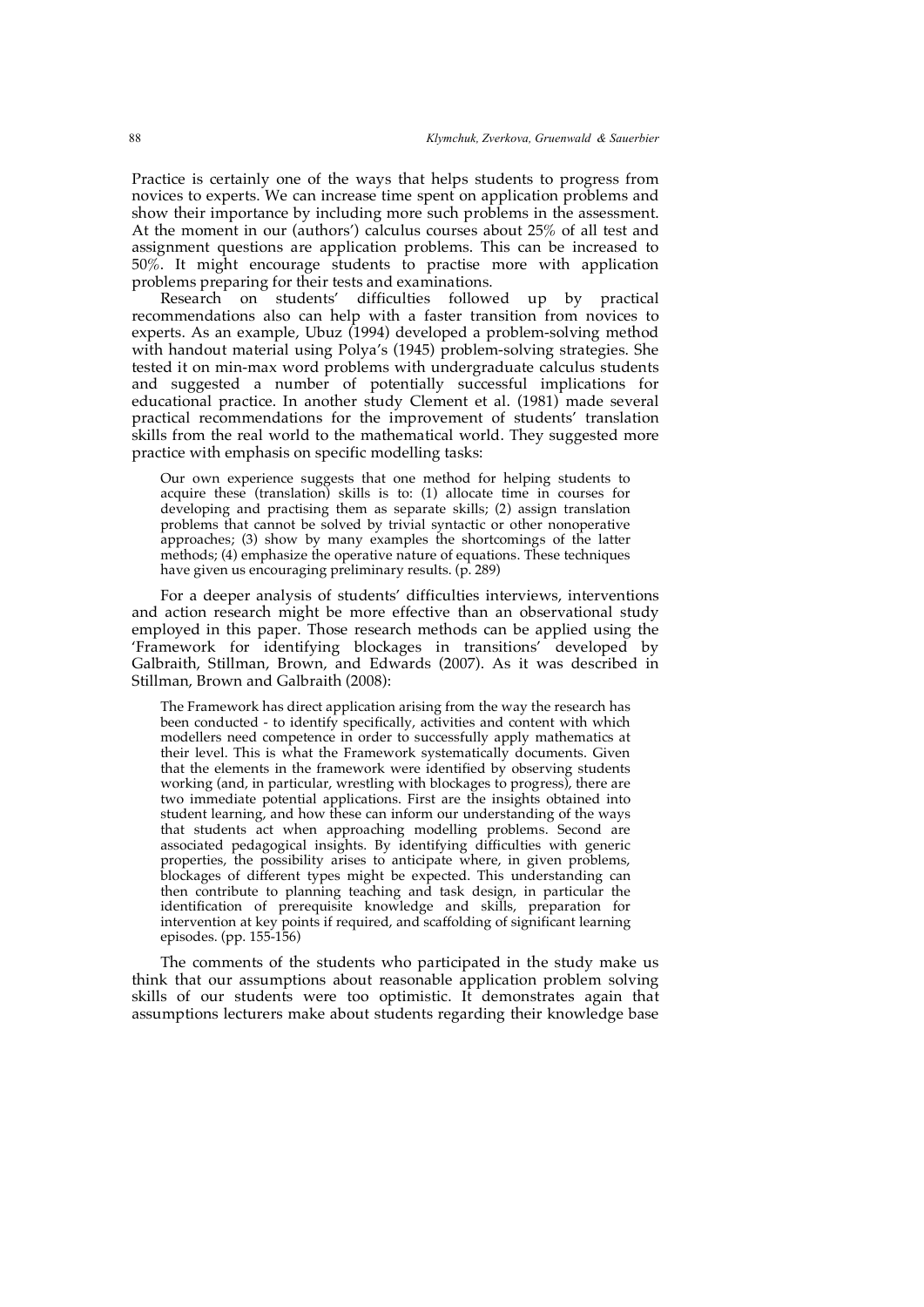and successful completion of earlier modules and/or examinations cannot be relied upon as it was shown in Anderson, Austin, Bernard, and Jagger (1998). In our diagnostic test in the beginning of the course we check only students' basic mathematical techniques, not their skills in solving application problems. This study shows that there is a need to teach the students basic skills in solving application problems from the beginning of a calculus course. We should encourage the students to write all steps of the modelling process in detail, even for simple application problems. This can prepare them to deal with real-life problems that require advanced mathematical modelling skills in their other courses and also at work. We should show our students that are not the only ones to experience difficulties in the formulation step of modelling. A survey of non-academic mathematicians undertaken by the Society for Industrial and Applied Mathematics (SIAM) showed that "the hardest task for a mathematician is developing the real problem requirements .... Problems never come in formulated as mathematics problem" (The Society for Industrial and Applied Mathematics, 1998, p. 15). "Some of the most important traits in non-academic mathematicians include skills in formulating, modelling, and solving problems from diverse and changing areas" (The Society for Industrial and Applied Mathematics, 1998, p. 1). Such quotations might encourage students to devote more time and effort to solving application problems. We agree with Kadijevich (1999) who pointed out an important aspect of doing even simple mathematical modelling activity by first-year undergraduate students: "Although through solving such … [simple modelling] ... tasks students will not realise the examined nature of modelling, it is certain that mathematical knowledge will become alive for them and that they will begin to perceive mathematics as a human enterprise, which improves our lives" (p. 36).

# Acknowledgements

We would like to express our sincere gratitude to Jill Brown from Australian Catholic University and the anonymous reviewers for their constructive comments and thoughtful suggestions which led to many improvements in the paper.

#### References

- Anaya, M., Cavallaro, M. I., & Domingiez, M. C. (2007). Modelling: Difficulties for novice engineering students. In C. Haines, P. Galbraith, W. Blum, & S. Khan (Eds.), *Mathematical Modelling (ICTMA 12): Education, Engineering and Economics* (pp. 324-332). Chichester, UK: Horwood.
- Anderson, J., Austin, K., Bernard, T., & Jagger, J. (1998). Do third year mathematics undergraduates know what they are supposed to know? *International Journal of Mathematical Education in Science and Technology, 29*(3), 401-420.
- Clement, J., Lochhead, J., & Monk, G. (1981). Translation difficulties in learning mathematics. *The American Mathematical Monthly, 88*(4), 286-290.
- Craig, T. (2002). Factors affecting students' perceptions of difficulty in calculus word problems. In I. Vakalis, D. H. Hallet, C. Kourouonoitis, D. Quinney, & C. Tzanakis (Eds.), *Proceedings of the Second International Conference on the Teaching of*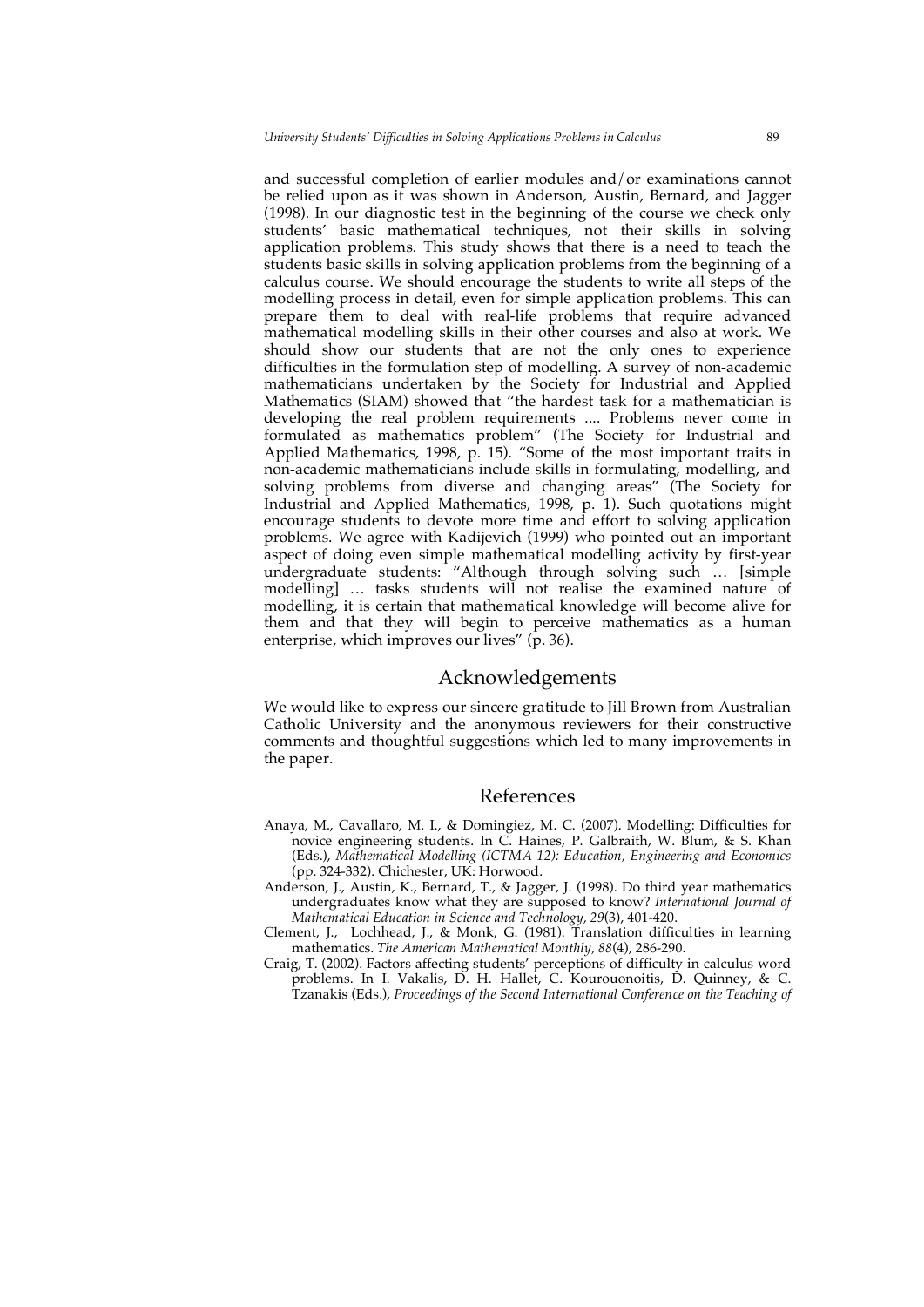*Mathematics at the Undergraduate Level – ICTM-2*. Crete, Greece: Wiley, CD format, #411.

- Crouch, R., & Haines, C. (2004). Mathematical modelling: Transitions between the real world and the mathematical world. *International Journal on Mathematics Education in Science and Technology, 35(*2), 197-206.
- Galbraith, P., & Haines, C. (1997). Some mathematical characteristics of students entering applied mathematics courses. In S. K. Houston, W. Blum, I. D Huntley, N. T. Neill (Eds.), *Teaching and learning mathematical modelling* (pp. 77-92). Chichester, UK: Albion.
- Galbraith, P., & Haines, C. (2000) Conceptual mis(understandings) of beginning undergraduates. *International Journal of Mathematical Education in Science and Technology, 31*(5), 651-678.
- Galbraith, P., Stillman, G., Brown, J., & Edwards, I. (2007). Facilitating middle secondary modelling competencies. In C. Haines, P. Galbraith, W. Blum, S. Khan (Eds.), *Mathematical modelling (ICTMA 12): Education, engineering and economics* (pp. 130-140). Chichester, UK: Horwood.
- Gruenwald, N., & Schott, D. (2000). World mathematical Year 2000: Ideas to improve and update mathematical teaching in engineering education. *Proceedings of the 4th Baltic region seminar on engineering education* (pp. 42-46). Lyngby, Copenhagen, Denmark: DTU.
- Haines, C., & Crouch, R. (2001). Recognising constructs within mathematical modelling. *Teaching Mathematics and its Applications*, *20*(3), 129-138.
- Kadijevich, D. (1999). What may be neglected by an application-centred approach to mathematics education? *Nordisk Matematikkdidatikk, 7*(1), 29-39.
- Klymchuk, S. S. & Zverkova T. S. (2001). Role of mathematical modelling and applications in university service courses: An across countries study. In J. F. Matos, W. Blum, S. K. Houston, & S. P. Carreira (Eds.) *Modelling, applications and Mathematics Education – Trends and Issues* (pp. 227-235). Chichester, UK: Ellis Horwood.
- Maull, W., & Berry, J. (2001). An investigation of students working styles in a mathematical modelling activity. *Teaching Mathematics and its Applications*, *20*(2), 78-88.
- Niss, M., Blum, W., & Galbraith, P. (2007). Introduction. In W. Blum, P. Galbraith, M. Niss, & H-W. Henn (Eds.), *Modelling and Applications in Mathematics Education: The 14th ICMI Study (New ICMI Series)* (Vol. 10, pp. 3-33). New York: Springer.
- Nyman, A., & Berry, J. (2002). Developing transferable skills in undergraduate mathematics students through mathematical modelling. *Teaching Mathematics and its Applications*, *21*(1), 29-45.
- Polya, G. (1945). *How to solve it.* Princeton, NJ: Princeton University Press.
- Stillman, G. (2004). Strategies employed by upper secondary students for overcoming or exploiting conditions affecting accessibility of applications tasks. *Mathematics Education Research Journal*, *16*(1), 41-71.
- Stillman, G., Brown, J., & Galbraith, P. (2008). Research into the teaching and learning of applications and modelling in Australasia. In H. Forgasz et al. (Eds.), *Research in Mathematics Education in Australasia 2004-2007* (pp. 141-164). Rotterdam, The Netherlands: Sense Publishers.
- The Society for Industrial and Applied Mathematics (SIAM). (1998). *Report on Mathematics in Industry*. Retrieved from http://www.siam.org/about/mii /Report.pdf
- Ubuz, B. (1994). Problem-solving method with handout material: max-min word problems. *International Journal of Mathematical Education in Science and Technology*, *25*(3), 367-376.